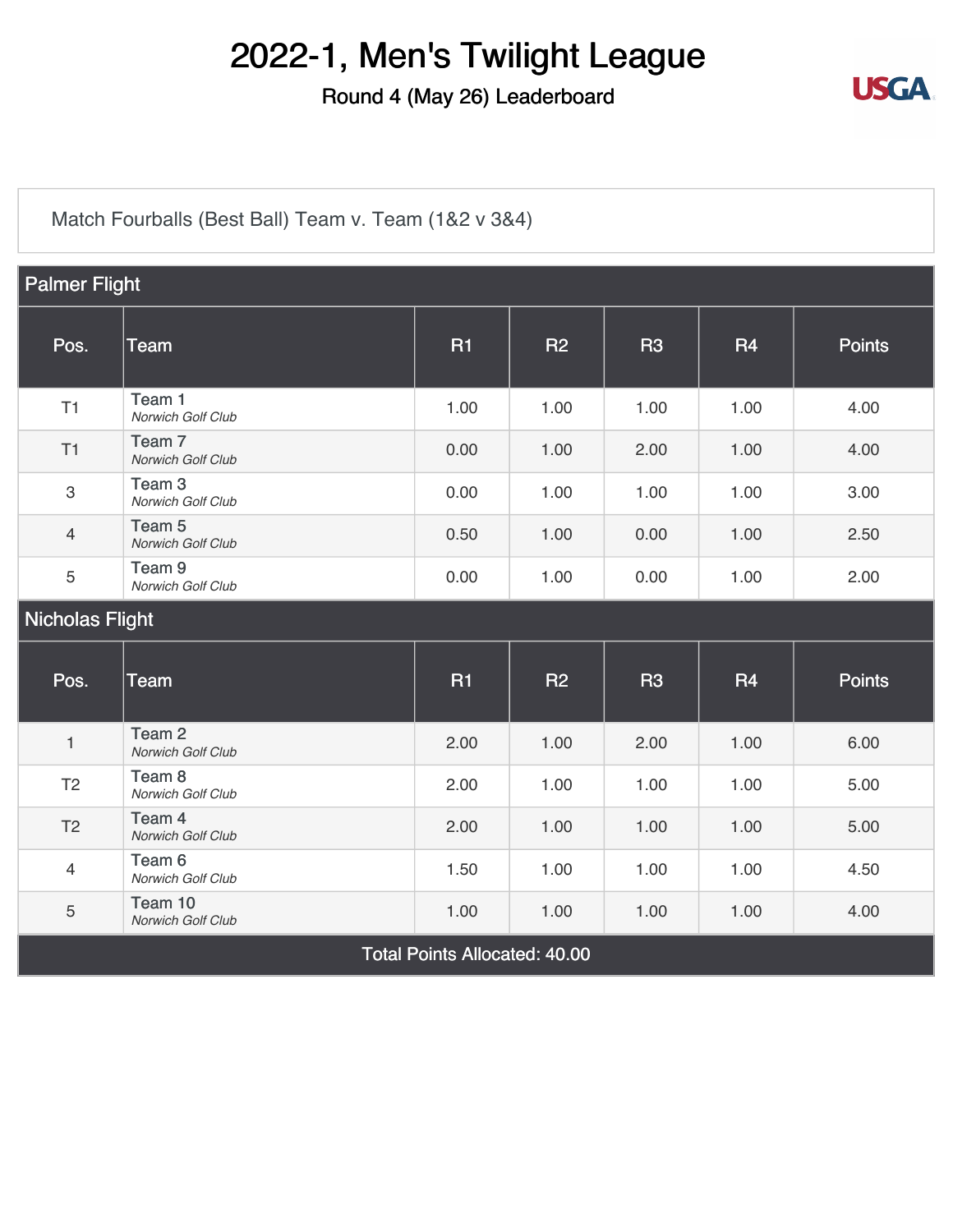Round 4 (May 26) Leaderboard



[Match Fourballs \(Best Ball\) Team v. Team \(1&2 v 3&4\) \(Thu, May 26\)](https://static.golfgenius.com/v2tournaments/8326500836406493941?called_from=&round_index=4)

| <b>Points</b>                        | <b>Players</b>                                                            | Match             | <b>Players</b>                                                              | <b>Points</b> |  |
|--------------------------------------|---------------------------------------------------------------------------|-------------------|-----------------------------------------------------------------------------|---------------|--|
| 1.00                                 | Team 2 (Delucia, Paul + Homiski, Jim)<br><b>Norwich Golf Club</b>         | $2 \text{ up}$    | Team 3 (Delaney, Daniel + Johnson, Cameron)<br><b>Norwich Golf Club</b>     | 0.00          |  |
| 0.00                                 | Team 2 (Menard, Timothy + LaRocca, Jack)<br><b>Norwich Golf Club</b>      | $2 \overline{up}$ | Team 3 (Hanrahan, Terry + Busca, Mickey)<br><b>Norwich Golf Club</b>        | 1.00          |  |
| 1.00                                 | Team 9 (Gaboury, Stephen + Nevins, Ed)<br><b>Norwich Golf Club</b>        | $1$ up            | Team 5 (Carver, Roger + Postler, Todd)<br>Norwich Golf Club                 | 0.00          |  |
| 0.00                                 | Team 8 (Bonville, David + Watrous, Royal)<br><b>Norwich Golf Club</b>     | 3 & 1             | Team 6 (Bourdon, Norm + Jakubowski, Bruce)<br><b>Norwich Golf Club</b>      | 1.00          |  |
| 0.00                                 | Team 1 (Vegliante, Rick + Alina, Arnold)<br><b>Norwich Golf Club</b>      | 3 & 2             | Team 7 (Derosier, David + Schrader, Richard)<br><b>Norwich Golf Club</b>    | 1.00          |  |
| 0.00                                 | Team 9 (Selmanie, Frank + Carver, Larry)<br><b>Norwich Golf Club</b>      | 2 & 1             | Team 5 (Viveiros, David + Records, Wayne)<br><b>Norwich Golf Club</b>       | 1.00          |  |
| 1.00                                 | Team 1 (Johnson, Scott + Carroll, Joe)<br><b>Norwich Golf Club</b>        | $1$ up            | Team 7 (Pavan, Todd + Richard, Ted)<br>Norwich Golf Club                    | 0.00          |  |
| 1.00                                 | Team 8 (Urushihara, Kenji + Shine, Kevin)<br><b>Norwich Golf Club</b>     | $3 & 2$           | Team 6 (Farrell, John + Velles, Speros)<br><b>Norwich Golf Club</b>         | 0.00          |  |
| 0.00                                 | Team 10 (Gada, Thomas + Miller, Josh)<br><b>Norwich Golf Club</b>         | 4 & 2             | Team 4 (Tingley, Brian + Cervini, James)<br><b>Norwich Golf Club</b>        | 1.00          |  |
| 1.00                                 | Team 10 (Estabrooks, Jim + Johanson,<br>Norm)<br><b>Norwich Golf Club</b> | $3&8&2$           | Team 4 (Angelopoulos, Demo + Messier,<br>David)<br><b>Norwich Golf Club</b> | 0.00          |  |
| <b>Total Points Allocated: 10.00</b> |                                                                           |                   |                                                                             |               |  |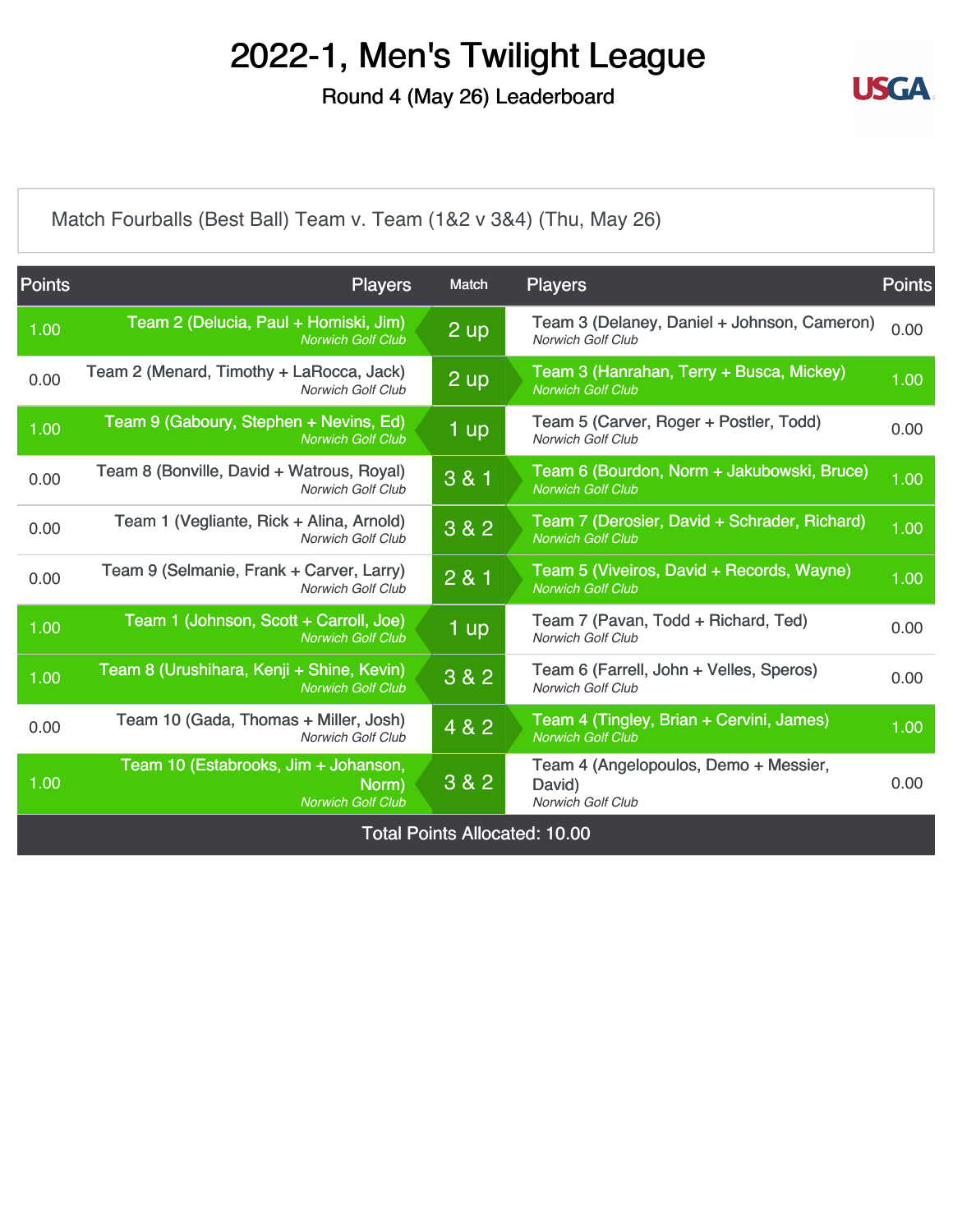### Round 4 (May 26) Leaderboard



[Match Singles Team v. Team \(1v3 & 2v4\)](https://static.golfgenius.com/v2tournaments/8326500891972633342?called_from=&round_index=4)

| <b>Palmer Flight</b>                 |                                        |           |           |                |           |               |
|--------------------------------------|----------------------------------------|-----------|-----------|----------------|-----------|---------------|
| Pos.                                 | <b>Team</b>                            | <b>R1</b> | <b>R2</b> | R <sub>3</sub> | <b>R4</b> | <b>Points</b> |
| $\mathbf{1}$                         | Team <sub>7</sub><br>Norwich Golf Club | 1.00      | 1.50      | 3.00           | 3.00      | 8.50          |
| $\overline{c}$                       | Team <sub>3</sub><br>Norwich Golf Club | 0.50      | 3.50      | 1.50           | 2.50      | 8.00          |
| 3                                    | Team <sub>9</sub><br>Norwich Golf Club | 1.00      | 1.50      | 1.00           | 3.00      | 6.50          |
| $\overline{4}$                       | Team 1<br>Norwich Golf Club            | 1.00      | 2.50      | 1.00           | 1.00      | 5.50          |
| $\sqrt{5}$                           | Team <sub>5</sub><br>Norwich Golf Club | 1.50      | 0.00      | 0.00           | 1.00      | 2.50          |
| Nicholas Flight                      |                                        |           |           |                |           |               |
| Pos.                                 | <b>Team</b>                            | <b>R1</b> | <b>R2</b> | <b>R3</b>      | <b>R4</b> | <b>Points</b> |
| T1                                   | Team <sub>8</sub><br>Norwich Golf Club | 3.50      | 3.00      | 3.00           | 3.00      | 12.50         |
| T1                                   | Team 4<br>Norwich Golf Club            | 3.00      | 4.00      | 2.50           | 3.00      | 12.50         |
| $\,3$                                | Team <sub>2</sub><br>Norwich Golf Club | 3.00      | 2.50      | 4.00           | 1.50      | 11.00         |
| $\overline{4}$                       | Team 10<br>Norwich Golf Club           | 3.00      | 1.00      | 2.00           | 1.00      | 7.00          |
| $\sqrt{5}$                           | Team <sub>6</sub><br>Norwich Golf Club | 2.50      | 0.50      | 2.00           | 1.00      | 6.00          |
| <b>Total Points Allocated: 80.00</b> |                                        |           |           |                |           |               |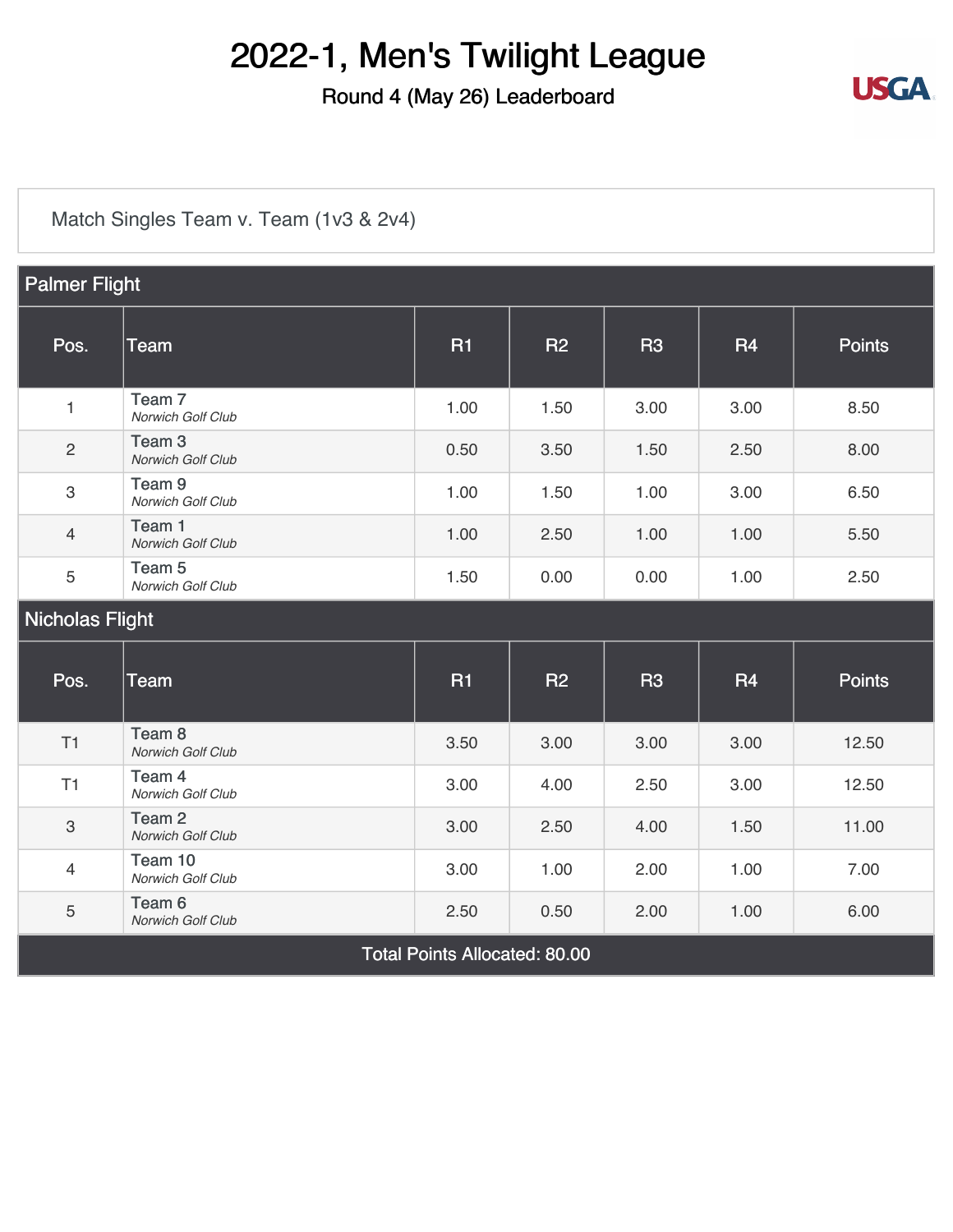Round 4 (May 26) Leaderboard



[Match Singles Team v. Team \(1v3 & 2v4\) \(Thu, May 26\)](https://static.golfgenius.com/v2tournaments/8326500902374507266?called_from=&round_index=4)

| <b>Points</b> | Player                                                 | Match       | Player                                                 | <b>Points</b> |
|---------------|--------------------------------------------------------|-------------|--------------------------------------------------------|---------------|
| 1.00          | Team 2 (Delucia, Paul)<br><b>Norwich Golf Club</b>     | 3 & 2       | Team 3 (Delaney, Daniel)<br>Norwich Golf Club          | 0.00          |
| 0.00          | Team 2 (Homiski, Jim)<br><b>Norwich Golf Club</b>      | 2 & 1       | Team 3 (Johnson, Cameron)<br><b>Norwich Golf Club</b>  | 1.00          |
| 0.50          | Team 2 (Menard, Timothy)<br><b>Norwich Golf Club</b>   | <b>Tied</b> | Team 3 (Hanrahan, Terry)<br>Norwich Golf Club          | 0.50          |
| 0.00          | Team 2 (LaRocca, Jack)<br>Norwich Golf Club            | 2 up        | Team 3 (Busca, Mickey)<br><b>Norwich Golf Club</b>     | 1.00          |
| 0.00          | Team 9 (Gaboury, Stephen)<br><b>Norwich Golf Club</b>  | 3 & 1       | Team 5 (Carver, Roger)<br><b>Norwich Golf Club</b>     | 1.00          |
| 1.00          | Team 9 (Nevins, Ed)<br><b>Norwich Golf Club</b>        | 2 & 1       | Team 5 (Postler, Todd)<br>Norwich Golf Club            | 0.00          |
| 1.00          | Team 8 (Bonville, David)<br><b>Norwich Golf Club</b>   | 1 up        | Team 6 (Bourdon, Norm)<br>Norwich Golf Club            | 0.00          |
| 0.00          | Team 8 (Watrous, Royal)<br><b>Norwich Golf Club</b>    | 4 & 2       | Team 6 (Jakubowski, Bruce)<br><b>Norwich Golf Club</b> | 1.00          |
| 0.00          | Team 1 (Vegliante, Rick)<br><b>Norwich Golf Club</b>   | 1 up        | Team 7 (Derosier, David)<br><b>Norwich Golf Club</b>   | 1.00          |
| 0.00          | Team 1 (Alina, Arnold)<br>Norwich Golf Club            | 4 & 2       | Team 7 (Schrader, Richard)<br><b>Norwich Golf Club</b> | 1.00          |
| 1.00          | Team 9 (Selmanie, Frank)<br><b>Norwich Golf Club</b>   | 2 & 1       | Team 5 (Viveiros, David)<br>Norwich Golf Club          | 0.00          |
| 1.00          | Team 9 (Carver, Larry)<br><b>Norwich Golf Club</b>     | 2 up        | Team 5 (Records, Wayne)<br><b>Norwich Golf Club</b>    | 0.00          |
| 1.00          | Team 1 (Johnson, Scott)<br><b>Norwich Golf Club</b>    | 1 up        | Team 7 (Pavan, Todd)<br>Norwich Golf Club              | 0.00          |
| 0.00          | Team 1 (Carroll, Joe)<br>Norwich Golf Club             | 2 up        | Team 7 (Richard, Ted)<br><b>Norwich Golf Club</b>      | 1.00          |
| 1.00          | Team 8 (Urushihara, Kenji)<br><b>Norwich Golf Club</b> | 3 & 1       | Team 6 (Farrell, John)<br><b>Norwich Golf Club</b>     | 0.00          |
| 1.00          | Team 8 (Shine, Kevin)<br><b>Norwich Golf Club</b>      | 2 & 1       | Team 6 (Velles, Speros)<br><b>Norwich Golf Club</b>    | 0.00          |
| 0.00          | Team 10 (Gada, Thomas)<br>Norwich Golf Club            | 1 up        | Team 4 (Tingley, Brian)<br><b>Norwich Golf Club</b>    | 1.00          |
| 0.00          | Team 10 (Miller, Josh)<br>Norwich Golf Club            | 5 & 4       | Team 4 (Cervini, James)<br><b>Norwich Golf Club</b>    | 1.00          |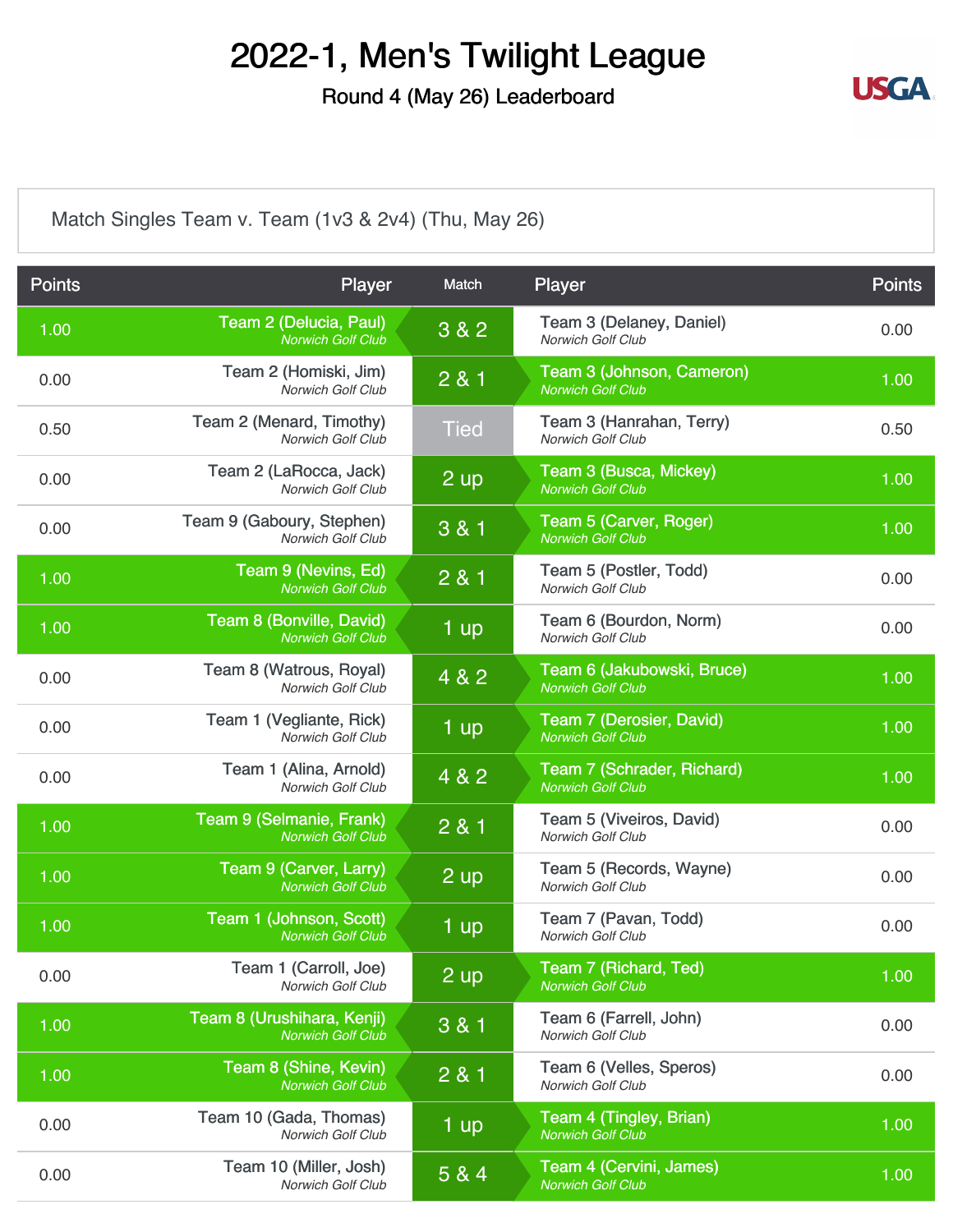Round 4 (May 26) Leaderboard



| 1.00                                 | Team 10 (Estabrooks, Jim)<br><b>Norwich Golf Club</b> | 3 & 2 | Team 4 (Angelopoulos, Demo)<br>Norwich Golf Club    | 0.00 |
|--------------------------------------|-------------------------------------------------------|-------|-----------------------------------------------------|------|
| 0.00                                 | Team 10 (Johanson, Norm)<br>Norwich Golf Club         | 1 up  | Team 4 (Messier, David)<br><b>Norwich Golf Club</b> | 1.00 |
| <b>Total Points Allocated: 20.00</b> |                                                       |       |                                                     |      |